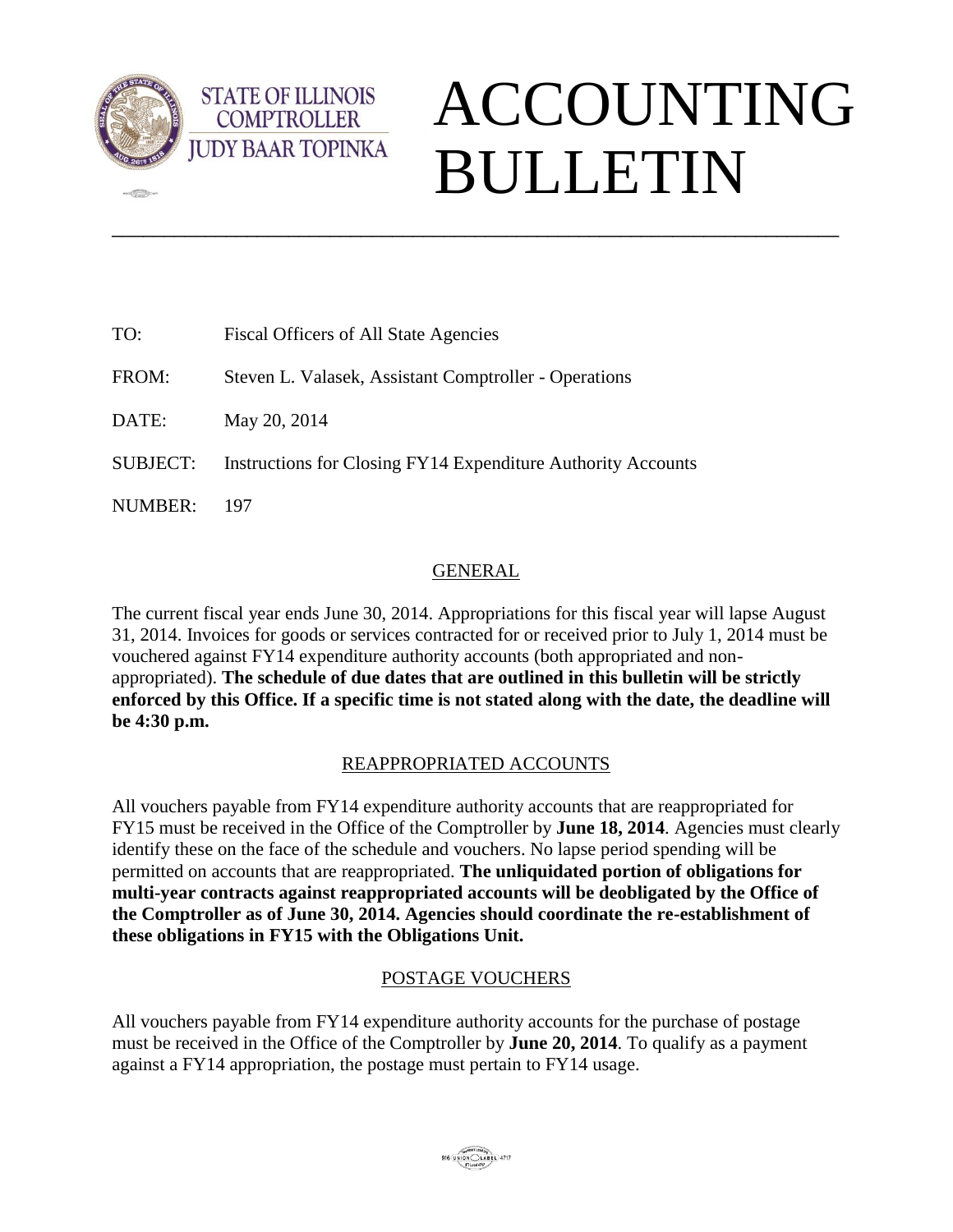#### UTILITY BILLS

Agencies should continue the past practice of allocating utility bills that cover portions of June and July. Agencies have the option of either prorating utility bills to the proper month based upon the number of days service was provided, or charging the bill to the month and appropriate fiscal year which had the majority of serviced days. Once an option is chosen, it must be continued in all subsequent fiscal years.

#### TELEPHONE BILLS

Telephone bills contain an advance charge for monthly service and charges for toll calls made during the previous billing period. Agencies have the option of charging the entire bill according to the fiscal year the vendor's invoice date falls within, or allocating the advance charges according to billing date and the toll call charges according to actual toll call date. Once an option is chosen, it must be continued in all subsequent fiscal years.

#### TRAVEL

Where travel at fiscal year end crosses into the new fiscal year, agencies have the option of charging all travel expenses incident to a specific trip to the fiscal year in which the travel began, or allocating the expenses according to the days traveled in each fiscal year utilizing separate vouchers. If the first option is chosen, the entire trip should be submitted on a separate voucher. Once an option is chosen, it must be continued in all subsequent fiscal years.

#### LAPSE PERIOD – VOUCHERS

From July 1, 2014 through August 31, 2014, all paper vouchers must be stamped or otherwise marked as either "FY14" or "FY15" to clearly designate the fiscal year. The fiscal year indicator should be placed on the upper right-hand corner of each voucher. For paperless vouchers, "FY14" or "FY15" should be placed on the agency tape/file balance report. All paper vouchers covering goods or services to be paid from FY14 expenditure authority accounts during the lapse period should be stamped in a prominent place, "Contracted for Prior to July 1." For paperless vouchers, the statement "Contracted for Prior to July 1" should be stamped on the agency tape/file balance report. ALL TRANSACTIONS SUBMITTED ON A TAPE/FILE MUST BE FROM THE SAME FISCAL YEAR.

Lapse period expenditures are limited to those liquidating liabilities for goods and services contracted for prior to July 1, 2014.

All vouchers must contain beginning and ending dates of service. Vouchers citing a contract must contain beginning and ending dates of service that are within the terms of the contract.

All vouchers must contain a Proper Billing Date, if applicable.

All vouchers payable from FY14 expenditure authority accounts must be received in the Office of the Comptroller by August 21, 2014.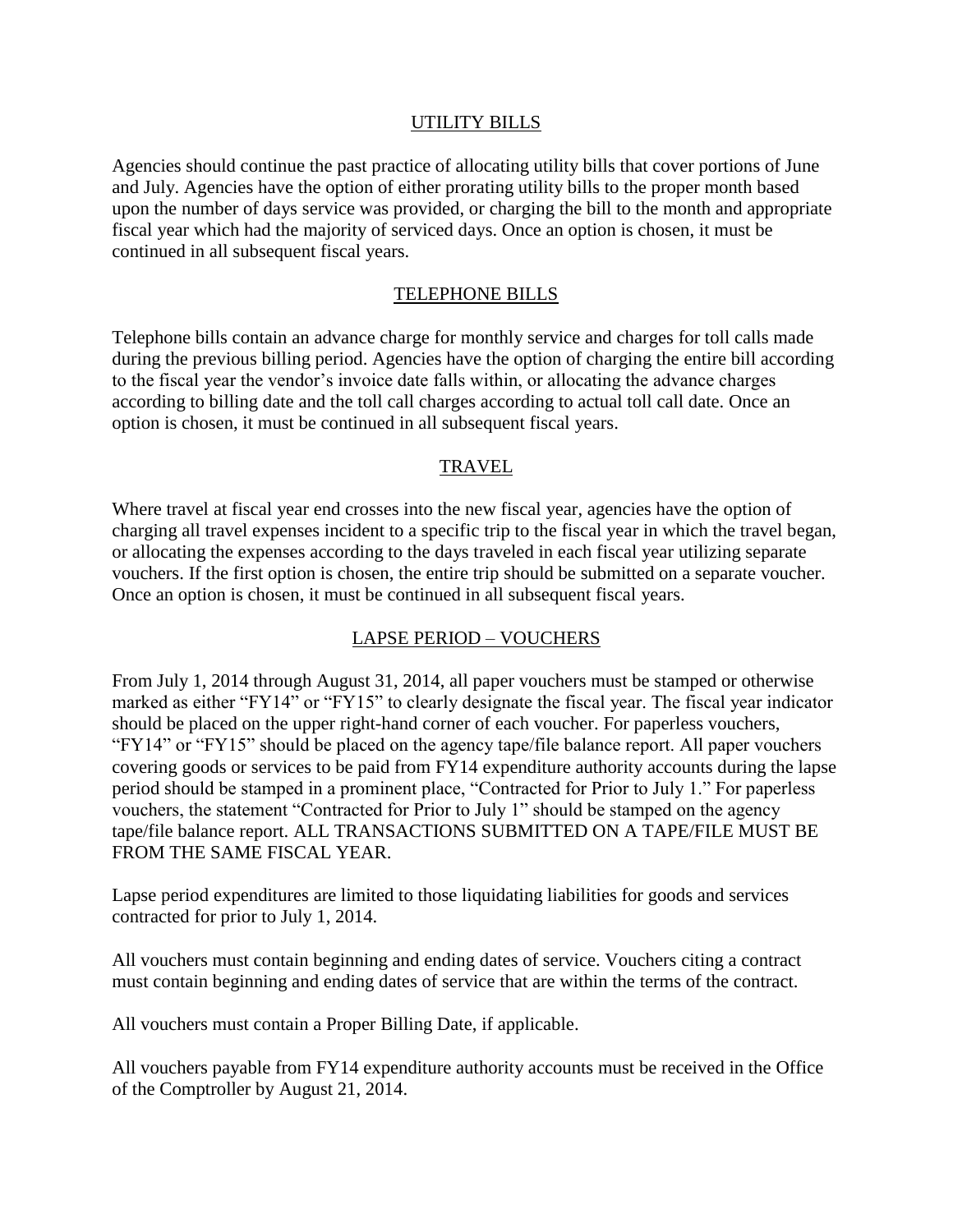### PROFESSIONAL OR ARTISTIC VOUCHERS

Any service which involves professional or artistic skills or any personal services by an employee whose compensation is subject to income tax withholding (including contractual employees) must be performed by June 30, 2014 to be charged against the FY14 appropriation.

Any voucher for professional or artistic skills, or personal services submitted with a service date beyond June 30, 2014 will be ineligible for payment from FY14 and will be returned to the agency.

## LAPSE PERIOD – OBLIGATIONS

The reconciliation of your obligation records is extremely important through the closing of this fiscal year. Timely reconciliation of your records can ensure timely processing of your payments.

From July 1, 2014 through August 31, 2014, all contract related documents must be stamped or otherwise marked as either "FY14" or "FY15" to clearly designate the fiscal year. The fiscal year should be placed on the upper right-hand corner of the document.

Obligations established against FY14 expenditure authority accounts after June 30, 2014 must represent liabilities outstanding at June 30, 2014 (i.e., financial obligations for goods or services contracted for or received prior to July 1, 2014). In addition, all FY14 CODs filed after June 30, 2014 should be stamped "Contracted for Prior to July 1".

Outstanding obligations at June 30, 2014 may be canceled or decreased during the lapse period. Outstanding obligations representing actual contractual liabilities may be decreased or canceled only if such notice is accompanied by a contract amendment reflecting the corresponding decrease or cancellation. Contractual liabilities may also be increased during the lapse period as long as the increase is relevant to the original contract and is accompanied by a contract amendment executed prior to July 1, 2014 increasing the contract amount.

All obligation establishments, increases, decreases and cancellations that affect FY14 processing, must be received in the Office of the Comptroller by August 15, 2014**.** 

## LAPSE PERIOD –TRANSFERS AND CORRECTION REQUESTS

All appropriation transfers that affect FY14 processing must be received in the Office of the Comptroller by August 20, 2014. All Expenditure Transfer and Object Correction Requests that affect FY14 processing must be received in the Office of the Comptroller by August 13, 2014.